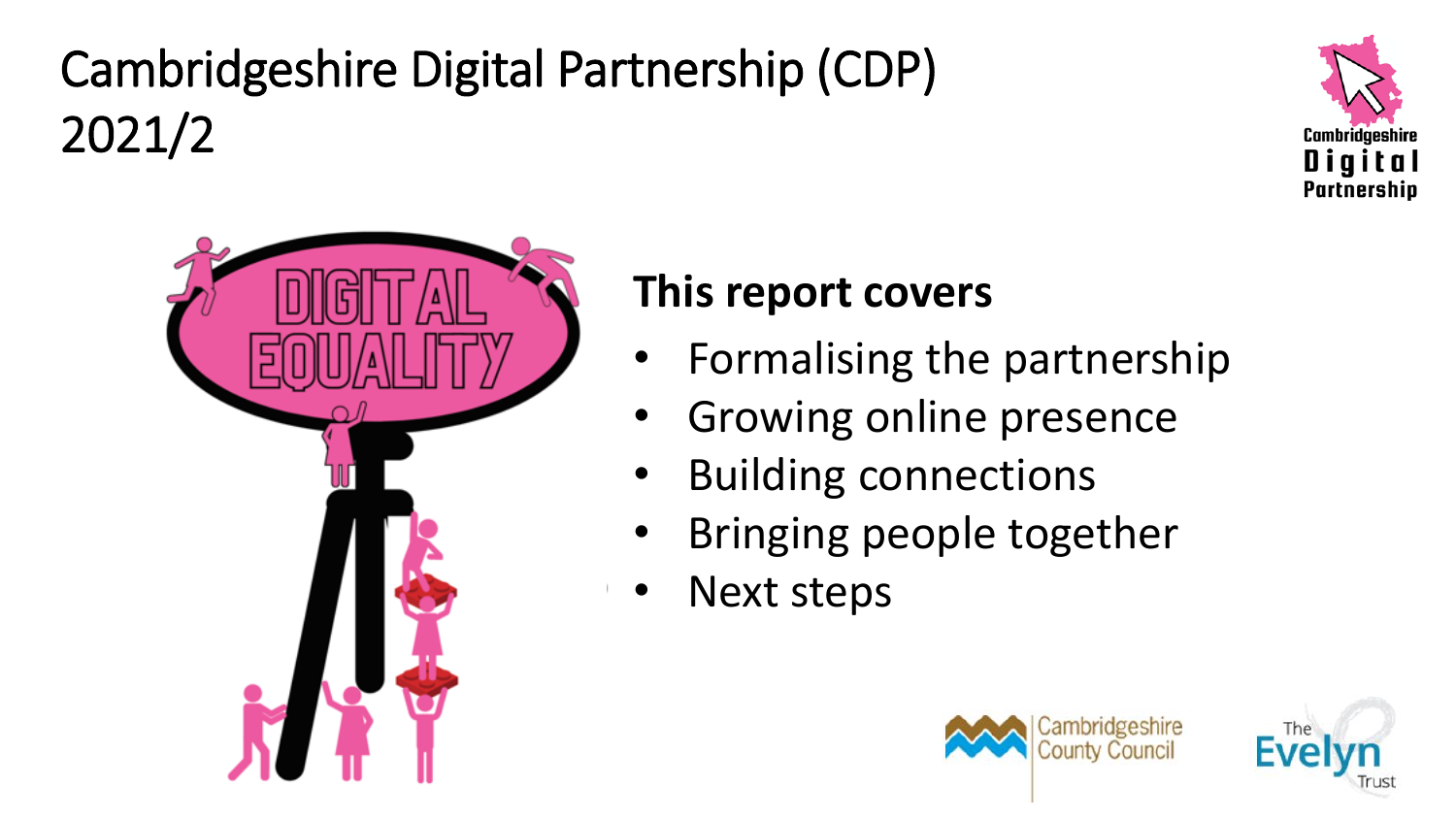# Formalising the Partnership

#### **Summary**

CDP have created & embedded policies and procedures, giving the network good governance. This can be built on, if the partnership decide to apply for charity status, at a later date.

**Governance**

CDP has set-up as an unincorporated association, supported by CCVS. CDP adhere to the policies and procedures set out by CCVS as well as their [own. Documents are available via the CDP](https://cambridgeshiredigitalpartnership.org.uk/about/governing-documents/)  website and include;

#### **Governance**

- **Constitution**
- Terms of Reference

#### **Policies**

- Data Protection & Privacy
- Equality & Diversity

**Cambridgeshire Digital Partnership** (CDP) are a network set up to improve digital inclusion across Cambridgeshire.



**Steering Group, meeting every 6/8 weeks Meetings have set agenda and minutes taken.** 

#### **[Current members](https://cambridgeshiredigitalpartnership.org.uk/)**

- Laurie Frankland, New Horizons, CHS Group.
- Rosie Veitch, Cambridgeshire Libraries.
- James Lewis, Cambridge Online.
- Mark Freeman, CCVS
- Sue Gowling & Paul Gregg, Laptops4Learning
- Phil Priestley, Cambs Youth Panel

#### **Advisors**

- Paul Fox, Cambridgeshire County Council
- Graham Lewis, Cambridge City Council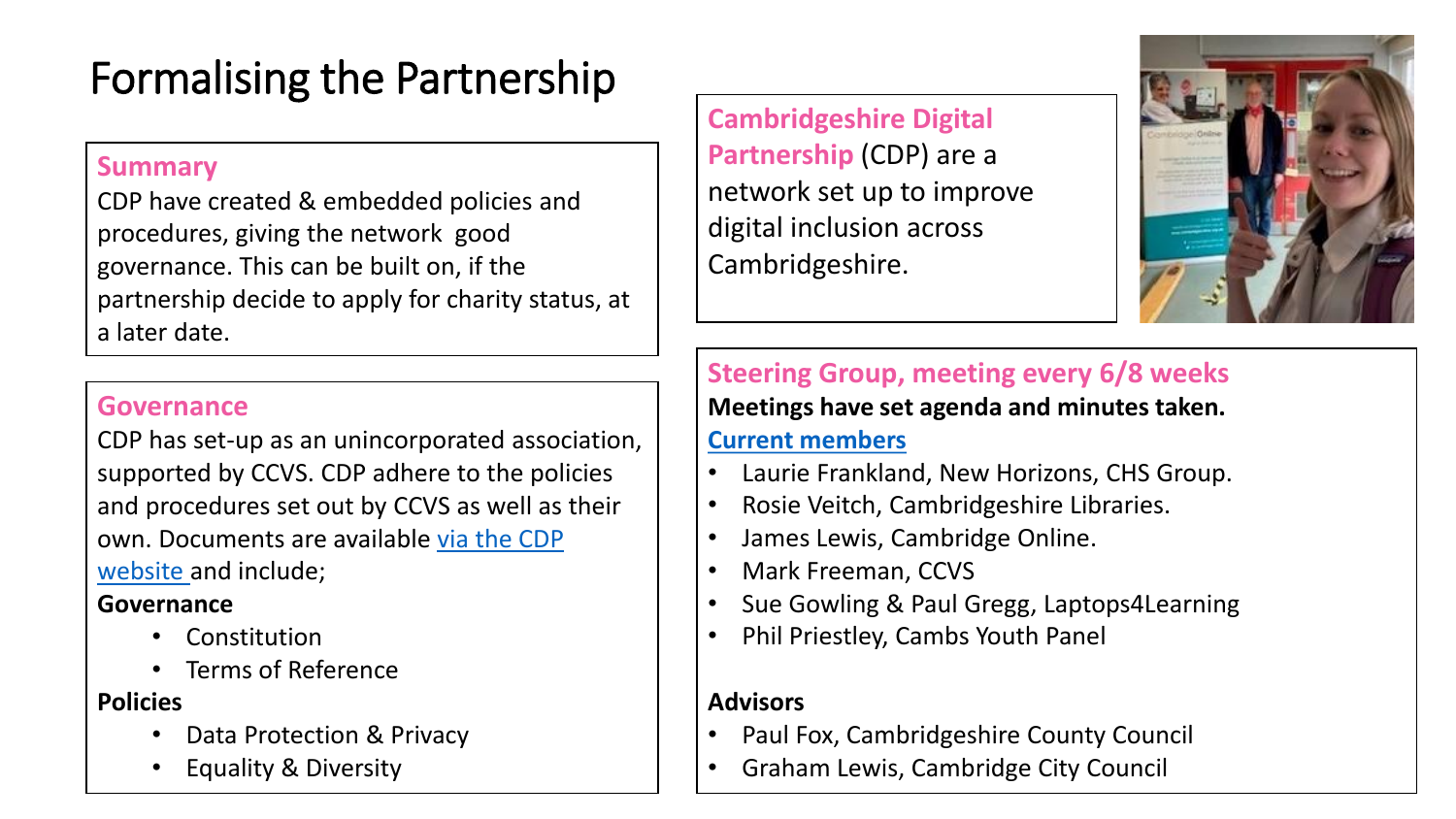# Developing Online Presence

**CDP have strengthened their public profile,** growing their audience by developing an online presence, creating platforms that can be built on to suit future needs and managed in a time efficient way.

## **New website, built and launched**  [www.cambridgeshiredigitalpartnership.org.uk](https://cambridgeshiredigitalpartnership.org.uk/)

This builds on the former blog based website, providing an accessible a platform for the network to explain and promote;

- [Who they are](https://cambridgeshiredigitalpartnership.org.uk/)
- How the network is managed
- [Upcoming events](https://cambridgeshiredigitalpartnership.org.uk/events/)
- [How people can join and support](https://cambridgeshiredigitalpartnership.org.uk/join-us/)

It also acts as a platform to [share resources,](https://cambridgeshiredigitalpartnership.org.uk/resources/) as well as the [news and views o](https://cambridgeshiredigitalpartnership.org.uk/resources/news-and-views/)f partnership members.

#### Top Tweet earned 1,015 impressions

That's our first network meeting wrapped up! BIG thank you to attendees and speakers. Lots of ideas to collate so watch this space.

Missed the event but want to know more about the partnership or how we might be able to help your organisation? Contact us bit.ly/3H4sT7q pic.twitter.com/vGvcLrPlhM



**411 136 ₩11** 

### **Reaching out**

**Trying new platforms**

- [YouTube](https://www.youtube.com/channel/UCuHlEKZm4nuYBVT_JbwxOgw)
- Meet-Up Group, to reach individuals.
- LinkedIn Profile, to connect with companies.

#### **Twitter [@CambsDigi](https://twitter.com/CambsDigi)**

- Followers have increased, from 155 to **383.**
- Profile visits increase from average of 250 per month to **3000+**

### **Creating Content Blogs & E-Newsletter**

- [First E-Newsletter](https://mailchi.mp/774e353b74e2/cdp-newsletter-digital-digest-december-2021?e=4df5e1447d) sent via MailChimp. Opened 100 times so far.
- [Six blogs](https://cambridgeshiredigitalpartnership.org.uk/resources/news-and-views/) written to promote CDP, events and share views of partners. Shared via social media and sector networks.

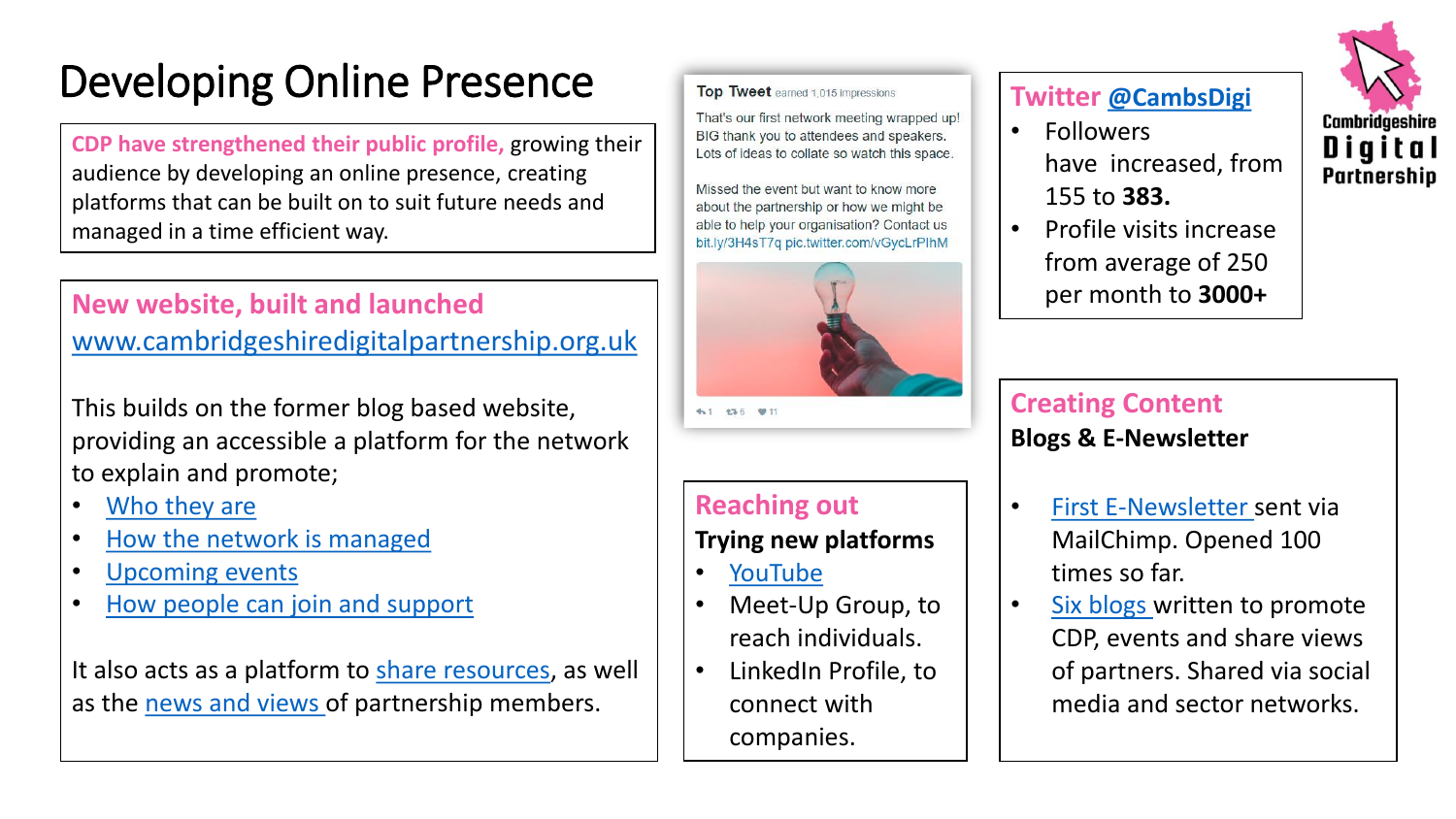# Building Connections

### **Supporter Network Launched**

CDP launched their [supporter offer i](https://cambridgeshiredigitalpartnership.org.uk/join-us/)n [October 2021](https://cambridgeshiredigitalpartnership.org.uk/2021/10/15/cambridgeshire-digital-partnership-were-off/) and have registered 14 organisations to date, with more attending online events. This demonstrates a need and demand for CDP to be public facing and provide ways for people to come together to tackle digital inequality in Cambridgeshire.

#### **Registered CDP Supporters**

- 1. PosAbility
- 2. WEA
- 3. York Street Medical Practice Cambridge City PCN
- 4. Red Hen
- 5. Cambridge City Council Active Lifestyle Team
- 6. Care Network
- Sawston Timebank
- 8. Meridian PCN
- 9. Cambridge Community Arts
- Ramsey Neighbourhood Trust
- 11. The Prince's Trust
- **Connecting Cambridgeshire**
- 13. Reed in Partnership
- 14. It Takes a City



# **Platform at sector meetings & events**

#### **Raising awareness with:**

- Cambridge Mental Health Network
- Financial Capability Forum
- GET Group
- Cambridge Ahead, Technology Group
- Healthwatch Cambridgeshire and Peterborough AGM
- East Cambs Parish and Community Forum

#### **Enquiries received**

CDP have received 20 general enquiries from individuals looking to donate, find out more or to be signposted.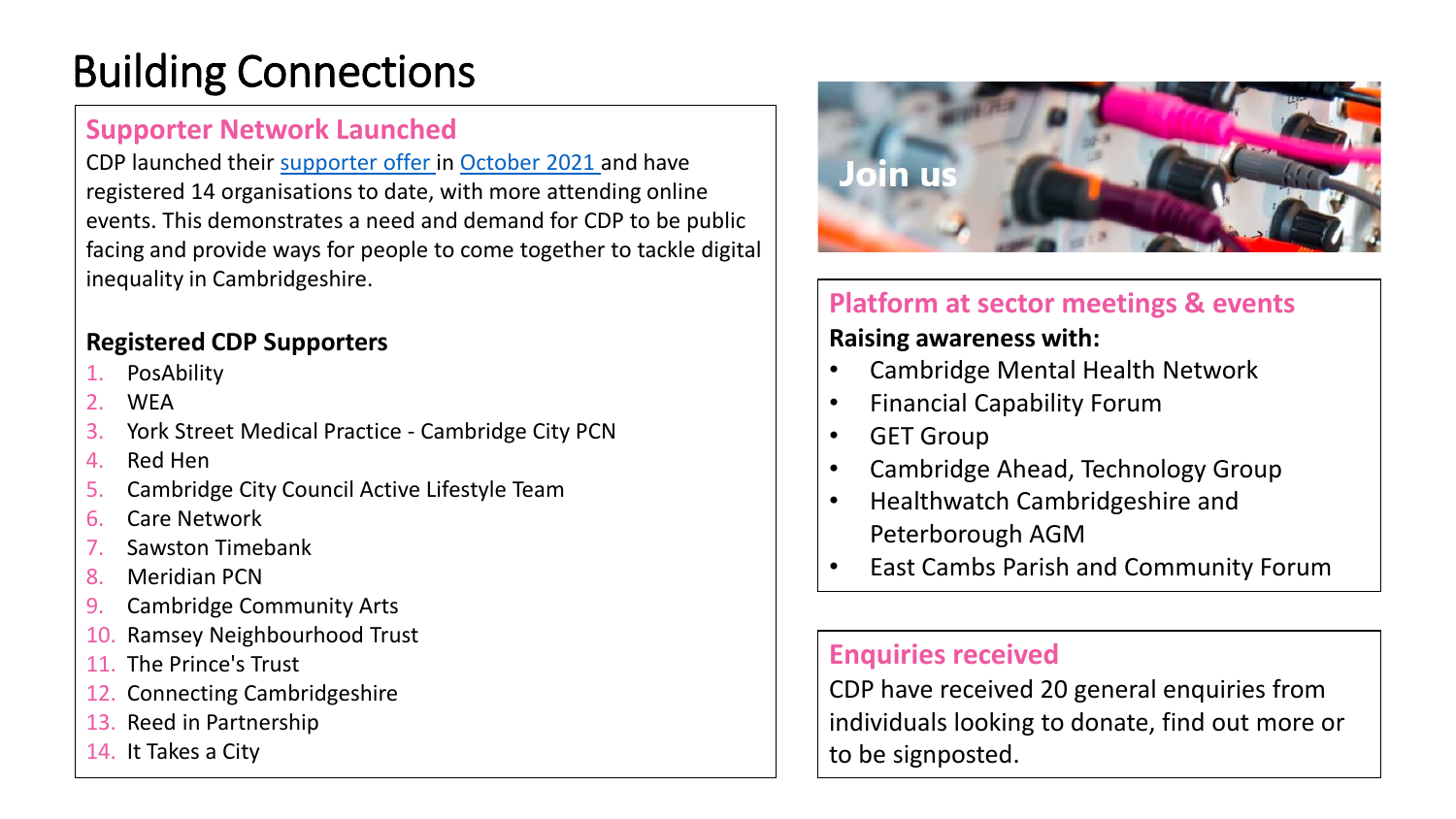# Bringing People Together

**Summary.** CDP have set the scene for hosting quarterly network events. Providing a platform for building working relationships & shared learning.

#### **#CambsDigiWeek2021**.

October 2021 during [GetOnlineWeek](https://uk.getonlineweek.com/), CDP hosted their second online conference.

### **With almost 150 bookings for five events, guest speakers discussed;**

- The impact of digital inequality on individuals experiencing homelessness.
- The digital skills gap and how this effects organisations and individuals.
- The relationship between health services and digital access.
- How digital tools can support your organisation in becoming more accessible.
- Recordings of talks are on [YouTube](https://www.youtube.com/channel/UCuHlEKZm4nuYBVT_JbwxOgw).
- The event has been shared via a Blog.
- Conversations are captured in [Jam Board.](https://jamboard.google.com/d/1KDMZHA4QuhmCDtigUo64qmnxQ5ybE0pgda3nKDv1Lfo/edit?usp=sharing)



### **Network Events Launched**

### **25 January CDP hosted their first virtual network event.**

- This event acted as a starting point, to find out what organisations want from the network, informing the 2022 Action Plan (P.5).
- 30 attended from a range of organisations, including the Princes Trust, NHS Cambridgeshire and Peterborough Foundation Trust, It Takes a City, The Red Hen Project, Department for Work and Pensions, Cambridgeshire Skills, Connecting Cambridgeshire, and Trussell Trust.
- [Guest presentations from Growth Works](https://cambridgeshirepeterborough-ca.gov.uk/) and Cambridgeshire and Peterborough Combined Authority.
- Each Network Event will be shared publicly via a [blog on the CDP website.](https://cambridgeshiredigitalpartnership.org.uk/2022/01/25/cdp-network-event-25-january-2022/)

### **#CambsDigiWeek2021 feedback**

Each event received **4 or 5** Star ratings *"I was very glad to have attended it was interesting and well-paced. Thank you" "Many thanks – it was very informative and enlightening, plus very well run."*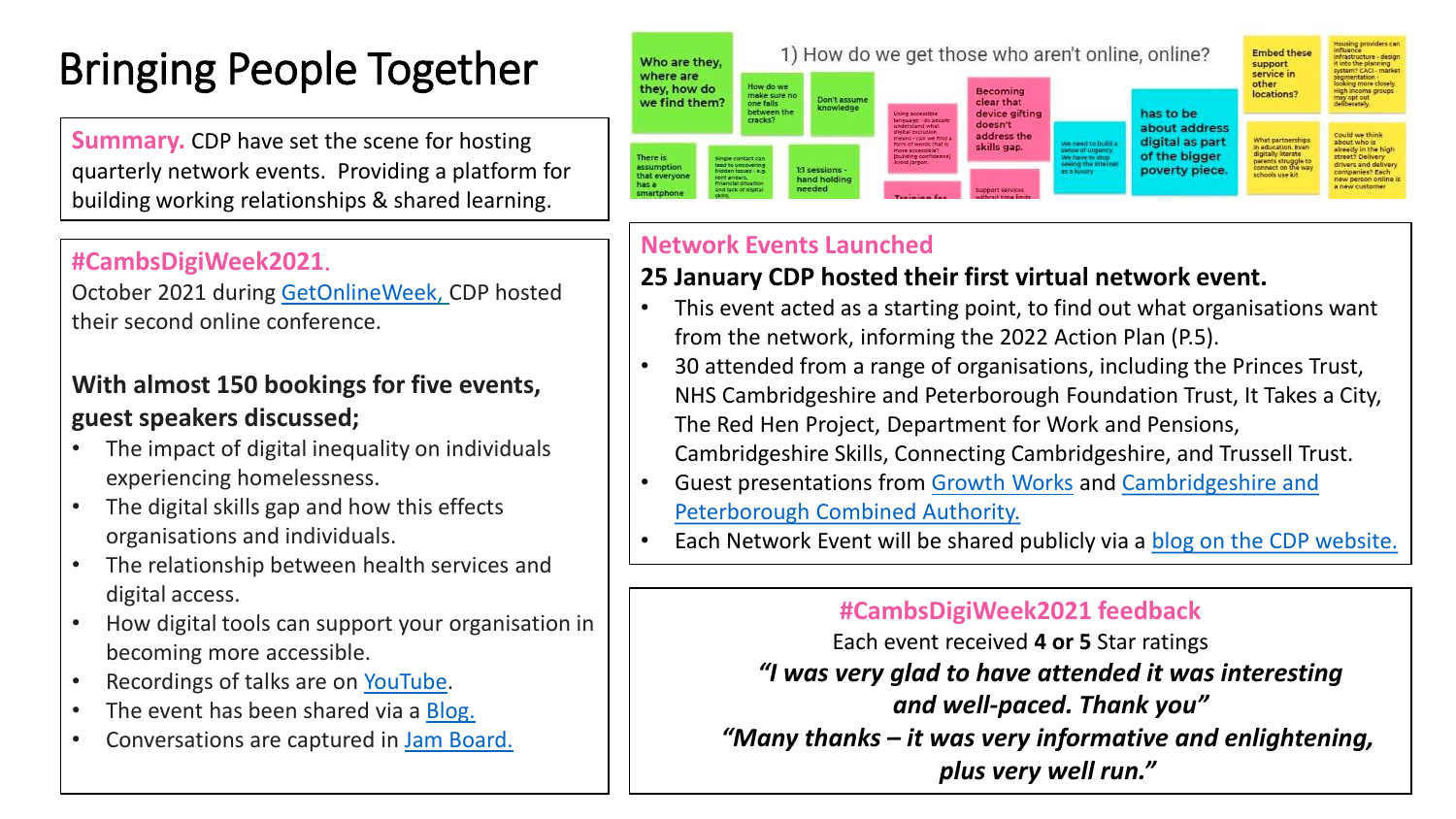# Next steps, the year ahead

CDP have identified **10 Action Points** for the year ahead, informed by consultation with supporters, event attendees and Steering Group.

The full report, setting out [the plan, is available from](https://cambridgeshiredigitalpartnership.org.uk/wp-content/uploads/2022/03/CDP-Delivery-Planning-22-23-.pdf)  the CDP website.

|                                          |                                                                                                | low does your organisation come across digital inequ                                 |                                                                                                              |                                                                                                         |                                                             |
|------------------------------------------|------------------------------------------------------------------------------------------------|--------------------------------------------------------------------------------------|--------------------------------------------------------------------------------------------------------------|---------------------------------------------------------------------------------------------------------|-------------------------------------------------------------|
| <b>Ims</b><br>ndillor<br>ntact<br>ing no | mobile access<br>for homeless -<br>A true lifeline                                             | <b>Mobile phone</b><br>charging -<br>homeless.<br>Knowing<br>where you can<br>charge | Providing<br>other services<br>means an<br>opportunity to<br>discuss digital<br>needs                        | <b>Needing an</b><br>email address<br>and signup<br>process to use<br>free Wifi<br>services.            | <b>Expensi</b><br>mobile<br>bills / ta<br>advanta<br>people |
| need<br>online<br>tations<br><b>ALT</b>  | Databank - other<br>countries allowing<br>you to donate extra<br>data to those who<br>need it. | Those in debt.<br>not digitally<br>included and<br>most help is<br>online            | Don't have access to<br>physical devices so<br>have to wait to get a<br>connection to the<br><b>Internet</b> | Poor credit history.<br>unable to get<br>contracts. They<br>need to know there<br>are options available | Le<br>lite                                                  |

### **Action Plan, what CDP will do in 2022/3**

- 1. Deliver quarterly **network meetings** with opportunity for supporters to give updates, hear from guest speakers on best practice, work together to create resources and promote digital inclusion.
- 2. Set-up and maintain internal and external information **sharing platforms** for network members to communicate with each other and to raise awareness of their work.
- 3. Make a **communications pack** to raise awareness of the partnership and incorporate this into the welcome to supporters.
- 4. Work in partnership to **seek funding** and explore options for an external directory that maps digital services in the city and county.
- 5. Deliver virtual **CambsDigi conference** in line with Get Online Week October 2022.
- 6. Build **connections with businesses**, primarily through Steering Group connections and host a themed event as part of the conference.
- 7. Deliver a **communications plan** to support network meetings and advocate beyond supporters.
- 8. Explore and **apply for appropriate funds** to pay for CDP administration.
- 9. Continue conversations about **organisation structure**, applying for charity status when appropriate.
- 10. Deliver annual review of network through **evaluation survey.**